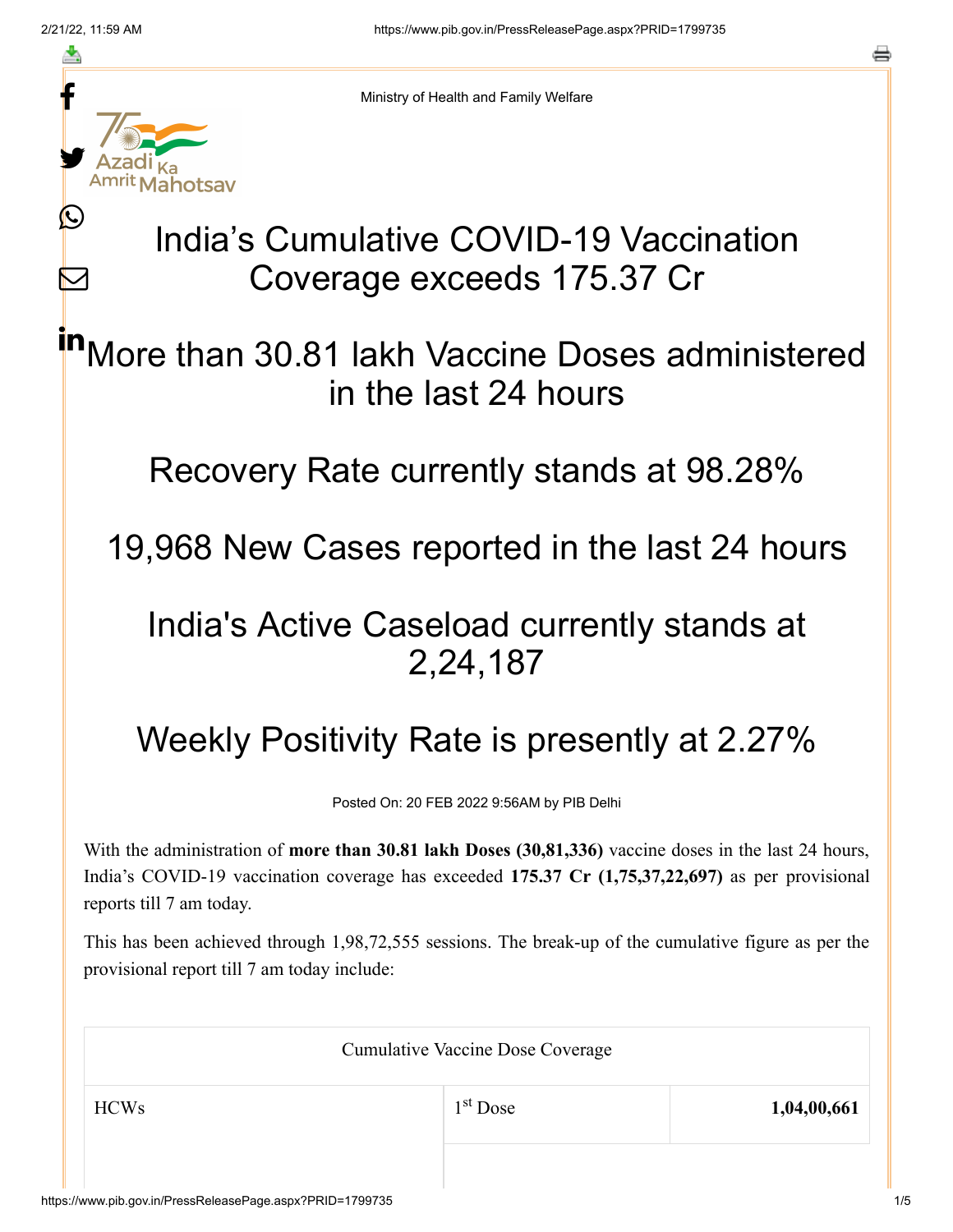| f                 |                        | $2nd$ Dose             | 99,52,131      |
|-------------------|------------------------|------------------------|----------------|
|                   |                        | Precaution Dose        | 40,45,802      |
| $\mathbf{\Omega}$ | <b>FLWs</b>            | 1 <sup>st</sup> Dose   | 1,84,07,876    |
|                   |                        | $2nd$ Dose             | 1,74,15,830    |
|                   |                        | <b>Precaution Dose</b> | 58,97,178      |
| in                | Age Group 15-18 years  | $1st$ Dose             | 5,36,25,069    |
|                   |                        | $2nd$ Dose             | 2, 15, 57, 154 |
|                   | Age Group 18-44 years  | $1st$ Dose             | 55,02,94,446   |
|                   |                        | $2nd$ Dose             | 43,55,43,092   |
|                   | Age Group 45-59 years  | 1 <sup>st</sup> Dose   | 20,20,30,925   |
|                   |                        | $2nd$ Dose             | 17,82,84,433   |
|                   | Over 60 years          | $1st$ Dose             | 12,61,99,513   |
|                   |                        | $2nd$ Dose             | 11,10,65,151   |
|                   |                        | <b>Precaution Dose</b> | 90,03,436      |
|                   | <b>Precaution Dose</b> |                        | 1,89,46,416    |
|                   | Total                  |                        | 1,75,37,22,697 |

**48,847** patients have recovered in the last 24 hours and the cumulative tally of recovered patients (since the beginning of the pandemic) is now at **4,20,86,383.**

Consequently, India's recovery rate stands at **98.28%.**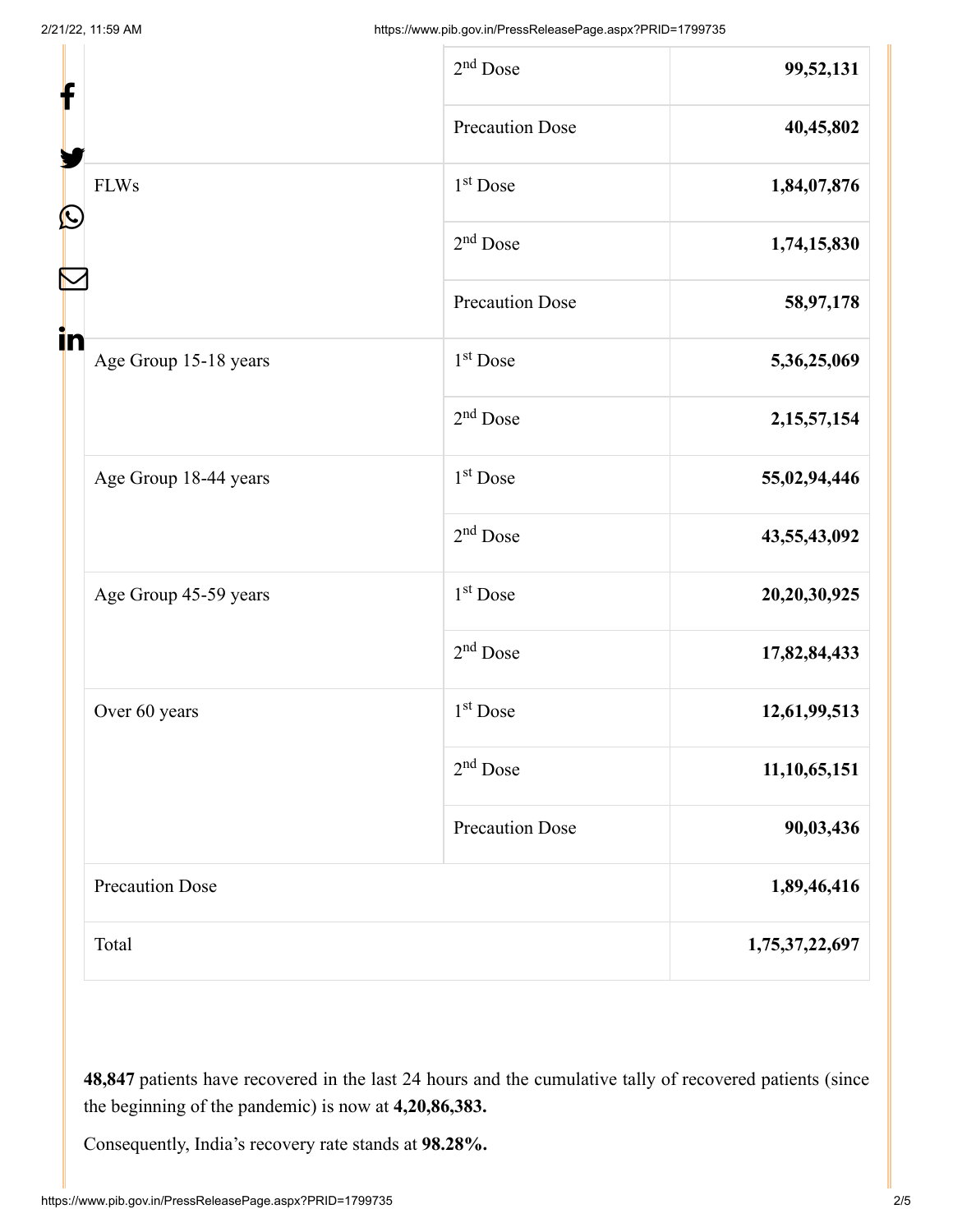2/21/22, 11:59 AM https://www.pib.gov.in/PressReleasePage.aspx?PRID=1799735



**19,968 new cases** were reported in the last 24 hours.



India's Active Caseload is presently at **2,24,187.** Active cases constitute **0.52%** of the country's total Positive Cases**.**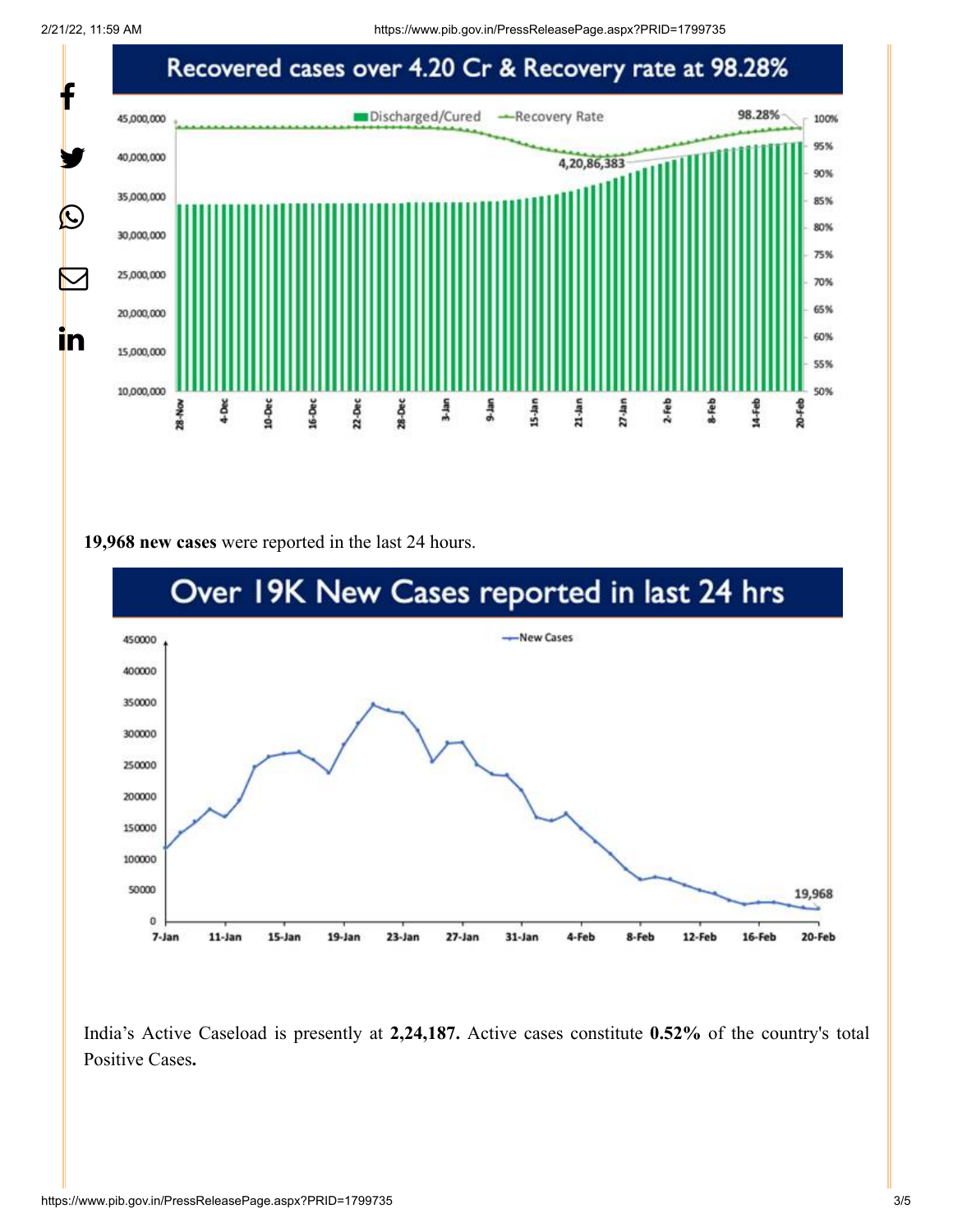



The testing capacity across the country continues to be expanded. The last 24 hours saw a total of **11,87,766** tests being conducted. India has so far conducted over **75.93 Cr (75,93,15,246**) cumulative tests.

While testing capacity has been enhanced across the country, **Weekly Positivity Rate** in the country currently **stands at 2.27%** and the **Daily Positivity rate is reported to be 1.68%.**